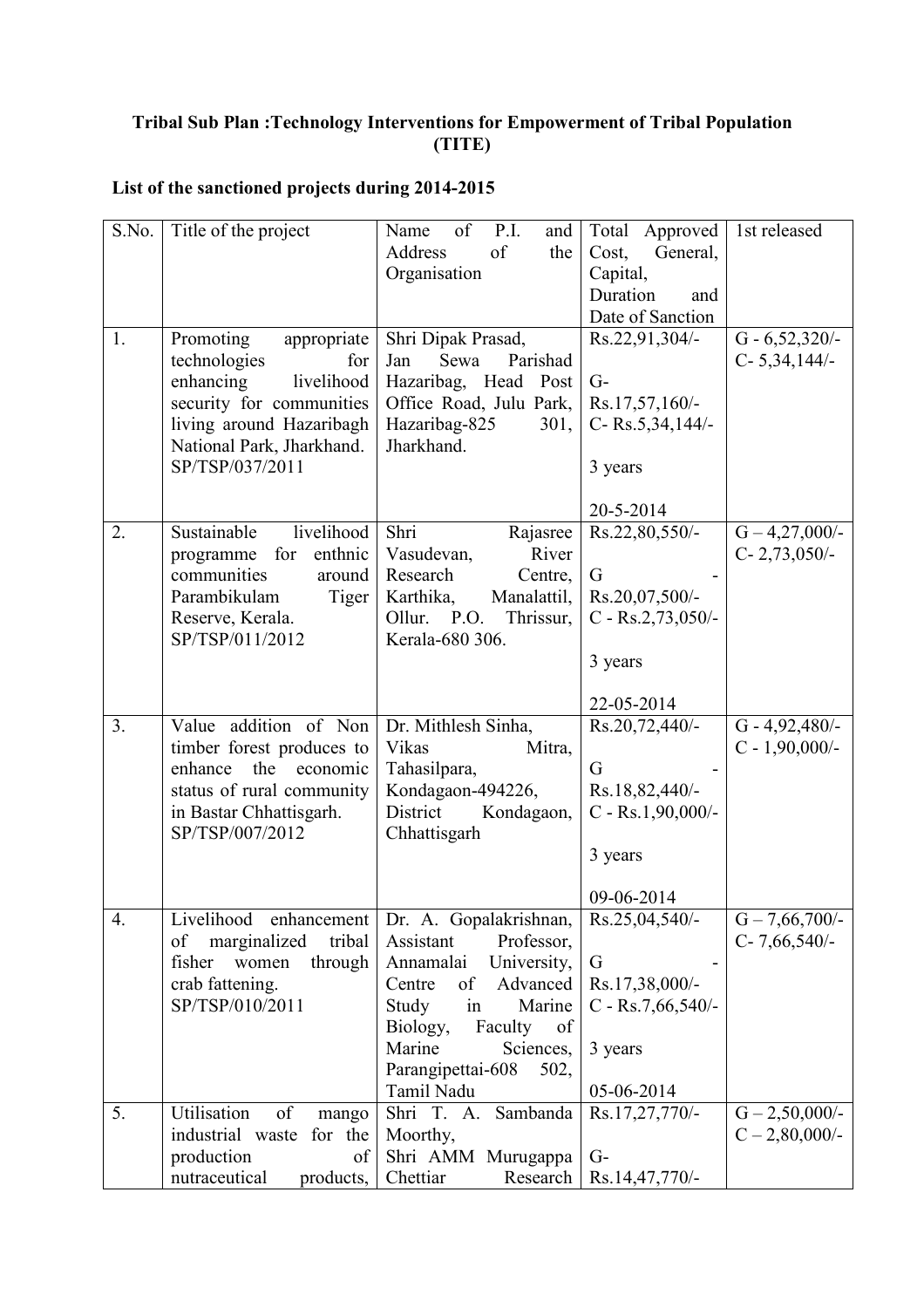| 6.  | biopesticides and energy Centre, Taramani,<br>for<br>income<br>pellets<br>generation<br>by<br>tribal<br>women.<br>SP/TSP/001/2012<br>livelihood<br>Enhancing                                                                                                                                                                                                                                 | Chennai-600 113.<br><b>B.</b><br>$P_{\cdot}$<br>Dr.<br>Nautiyal,                                                                                                                                                                           | C-R.2,80,000/-<br>3 years<br>20-06-2014<br>Rs.22,48,800/-                                | G- $6,00,000/$ -                 |
|-----|----------------------------------------------------------------------------------------------------------------------------------------------------------------------------------------------------------------------------------------------------------------------------------------------------------------------------------------------------------------------------------------------|--------------------------------------------------------------------------------------------------------------------------------------------------------------------------------------------------------------------------------------------|------------------------------------------------------------------------------------------|----------------------------------|
|     | opportunities<br>in<br>eco-<br>fragile mountainous tribal<br>areas through improved<br>agricultural package of<br>practices in low volume<br>and high value crops of<br>Pulses<br>$\&$<br>Spices<br>in<br>and irrigated<br>Rainfed<br>pockets of selected 10<br>in<br>Kalsi<br>villages<br>and<br>blocks<br>Chakratra<br>of<br>district<br>Dehradun<br>of<br>Uttarakhand.<br>SP/TSP/006/2012 | Himalayan Institute for<br>Environment,<br>Ecology<br>$\&$<br>Development<br>(HIFEED), Street No. 4,<br>Shastri Nagar, Haridwar<br>Road,<br>Dehradun,<br>Uttarakhand-248 001                                                               | G<br>Rs.18,73,800/-<br>C-Rs.3,75,000/-<br>3 years<br>20-06-2014                          | $C-3,75,000/-$                   |
| 7.  | Promoting effective use<br>of<br>land<br>and<br>water<br>resources using technical<br>interventions<br>for<br>livelihood<br>enhancement<br>tribals<br>Kawal<br>of<br>in<br>Wildlife<br>Sanctuary,<br>Andhra Pradesh.<br>SP/TSP/039/2011                                                                                                                                                      | Shri K. Suresh,<br>for<br>People's<br>Centre<br>Forestry, 12-13-483/39,<br>Street No. 14, Lane-6,<br>Nagarjunanagar Colony,<br>Tarnaka, Secunderabad-<br>500 017, Telangana.                                                               | Rs.22,02,680/-<br>$G-$<br>Rs.15,87,600/-<br>C-Rs.6,15,080/-<br>3 years<br>$7 - 7 - 2014$ | $G-3,25,000/-$<br>$C-6,15,080/-$ |
| 8.  | of<br>Development<br>composite sericulture in Scientist-C<br>Imphal<br>districts:<br>Sustaining ST &<br><b>SC</b><br>women livelihood.<br>SP/TSP/008/2012                                                                                                                                                                                                                                    | T.<br>Shantibala,<br>Dr.<br>(Economic<br>Entomology),<br>Insect<br><b>Bioresources</b><br>Division,<br>Institute<br>of<br><b>Bioresources</b><br>$\&$<br>Sustainable<br>Development<br>(IBSD),<br>Takelpat,<br>Imphal-<br>795001, Manipur. | Rs.28,15,670/-<br>$G-$<br>Rs.21,93,510/-<br>$C-Rs.6,22,160/$ -<br>3 years<br>7-07-2014   | $G-7,31,170/-$<br>$C-6,22,160/-$ |
| 9.  | Securing rural livelihood<br>through<br>participatory<br>technology development<br>for the fringe village of<br>Rhododendron<br>Barsey<br>Sanctuary, West Sikkim.<br>SP/TSP/034/2011                                                                                                                                                                                                         | Shri Nima Tashi Bhutia,<br>Khangchendzonga<br>Conservation<br>Committee,<br>P.O.<br>Yuksam, West Sikkim-<br>737113, Sikkim.                                                                                                                | Rs.21,07,420/-<br>$G-$<br>Rs.18,06,840/-<br>$C-Rs.3,00,580/$ -<br>3 years<br>21-07-2014  | G-6,65,280/-<br>$C-3,00,580/-$   |
| 10. | livelihood<br>Renewing                                                                                                                                                                                                                                                                                                                                                                       | Shri Manish Chandi,                                                                                                                                                                                                                        | Rs.19,46,791/-                                                                           | $G-7,05,240/$ -                  |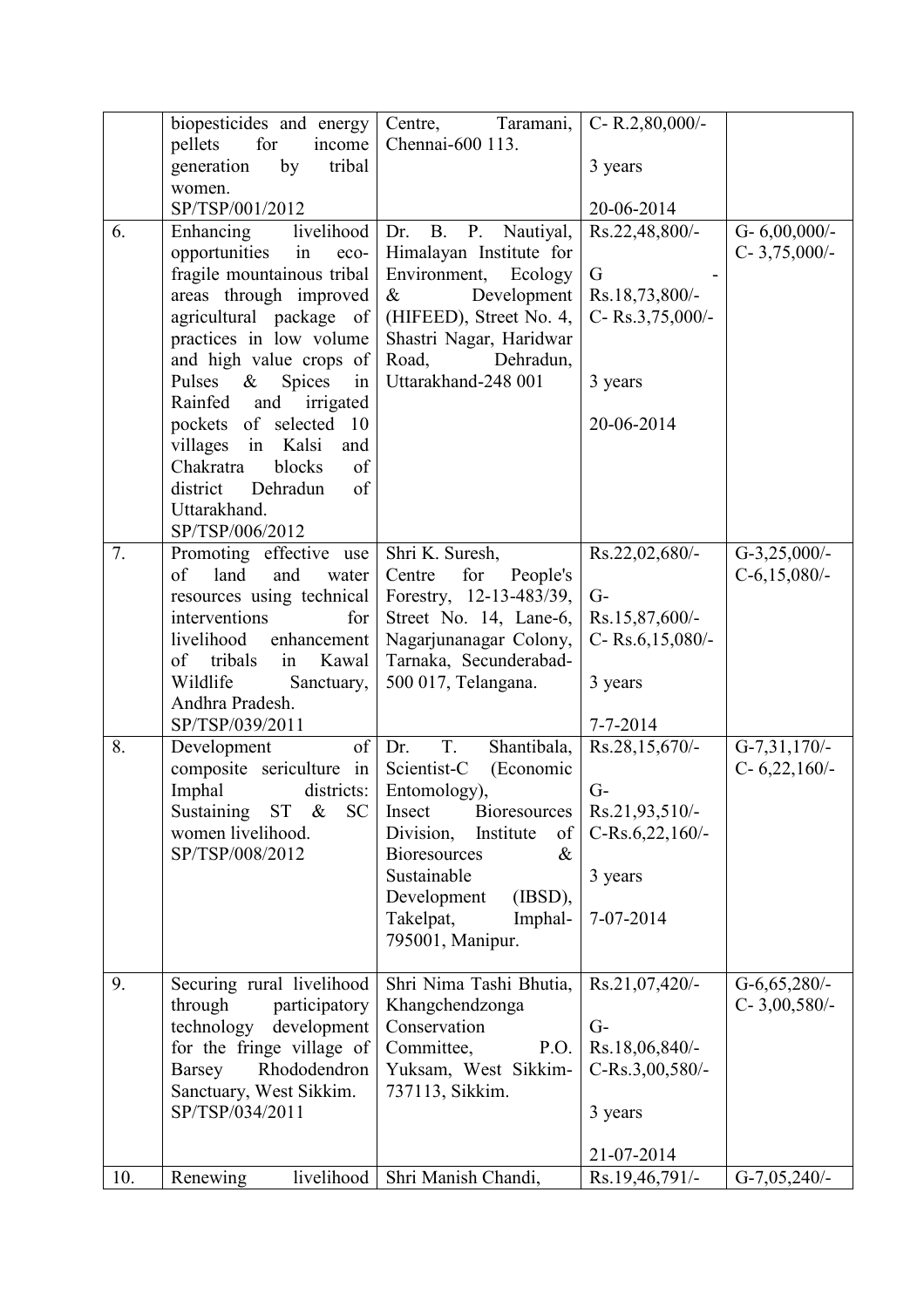|     | of<br>Nypa<br>resources      | Madras Crocodile Bank    |                     | $C-1,53,991/-$   |
|-----|------------------------------|--------------------------|---------------------|------------------|
|     | Pandanus<br>fruiticans,      | for<br>Trust,<br>Centre  | $G-$                |                  |
|     | leram and technological      | Herpetology, Post bag 4, | Rs.17,92,800/-      |                  |
|     | interventions<br>in<br>the   | Mamallapuram,<br>Tamil   | C-Rs.1,53,991/-     |                  |
|     | Southern Nicobar Islands.    | Nadu-603 104             |                     |                  |
|     | SP/TSP/036/2011              |                          | 3 years             |                  |
|     |                              |                          | 11-08-2014          |                  |
| 11. | Technology transfer<br>$\&$  | Ms. Purnima Das,         | Rs.37,52,720/-      | $G-7,00,000/$ -  |
|     | innovation programme for     | Institute of Integrated  |                     | $C-13,40,000/$ - |
|     | rural tribal livelihood- A   | Resource Management,     | $G-$                |                  |
|     | scientific<br>small          | B.S.<br>Road,            | Rs.24,12,720/-      |                  |
|     | intervention in rural life-  | Rangapukhuripar, P.O.-   | C-Rs.13,40,000/-    |                  |
|     | changing possibilities.      | Dekargaon,<br>Dist-      |                     |                  |
|     | SP/TSP/023/2011              | Sonitpur, Assam, Pin-    | 2 years             |                  |
|     |                              | 784501                   |                     |                  |
|     |                              |                          | 11-08-2014          |                  |
| 12. | Income<br>generating         | Shri Rajendra Prasad,    | $Rs.16,32,100/$ -   | G-4,00,000/-     |
|     | programme through sheep      | Himalay<br>Paryavaran    |                     | $C-4,52,200/-$   |
|     | rearing<br>and<br>related    | Jadi-Buti<br>Agro        | $G-$                |                  |
|     | activities for empowering    | Sansthan, JADDI, P.O.    | Rs.11,79,900/-      |                  |
|     | tribes<br>schedule<br>groups | Thandi Kamad, District-  | C-Rs.4,52,200/-     |                  |
|     | under Bhatwari block of      | Uttarkashi, Pin-249165.  |                     |                  |
|     | Uttarkashi<br>district<br>of |                          | 2 years             |                  |
|     | Uttarakhand.                 |                          |                     |                  |
|     | SP/TSP/002/2011              |                          | 22-08-2014          |                  |
| 13. | Ensuring food security       | Dr. Kishor Mahadeorao    | Rs.25,29,535/-      | $G-11,74,480/-$  |
|     | through innovative S&T       | Moghe,                   |                     | $C-3,03,175/-$   |
|     | interventions<br>towards     | Gramin Samassya Mukti    | $G-$                |                  |
|     | addressing migration and     | Trust,<br>16,            | Rs.22,26,360/-      |                  |
|     | Malnutrition in tribal belt  | Sadhankarwadi, Wani,     | C-Rs.3,03,175/-     |                  |
|     | of Maregaon.                 | Dist. Yavatmal,<br>Pin-  |                     |                  |
|     | SP/TSP/003/2013              | 445304, Maharashtra.     | 3 years             |                  |
|     |                              |                          | 04-09-2014          |                  |
| 14. | Promoting<br>improved        | Dr. Rahul Basis,         | $Rs.29,10,011/$ -   | $G-6,69,040/$ -  |
|     | agriculture<br>and           | Apeksha<br>Homoeo        |                     |                  |
|     | sustainable forest harvest   | Society,<br>Gurukunj     | $G-$                | $C-6,35,051/-$   |
|     | address malnutrition<br>to   | Mozari,<br>Ta.<br>Teosa, | Rs.22,74,960/-      |                  |
|     | migration<br>and<br>in       | District<br>Amravati,    | C-Rs. $6,35,051/$ - |                  |
|     | Amravati district.           | Pin-444<br>Maharashtra,  |                     |                  |
|     | SP/TSP/009/2013              | 902                      | 3 years             |                  |
|     |                              |                          | 4-9-2014            |                  |
| 15. | Improving agriculture and    | Ms. Anuja Khandagale,    | Rs.29,99,941/-      | $G-6,60,499/$ -  |
|     | livestock productivity to    | Dream<br>Bahuddeshiya    |                     |                  |
|     | reduce malnutrition and      | C/O<br>Sanstha,<br>Mr.   | $G-$                | $C-7,39,501/$    |
|     | migration in 3 villages,     | Gajanan Kale, Trimurti   | Rs.22,60,440/-      |                  |
|     | Amaravati district.          | Nagar,<br>Teosa,<br>Tq.  | C-Rs. 7,39,501/-    |                  |
|     | SP/TSP/011/2013              | District<br>Amravati,    |                     |                  |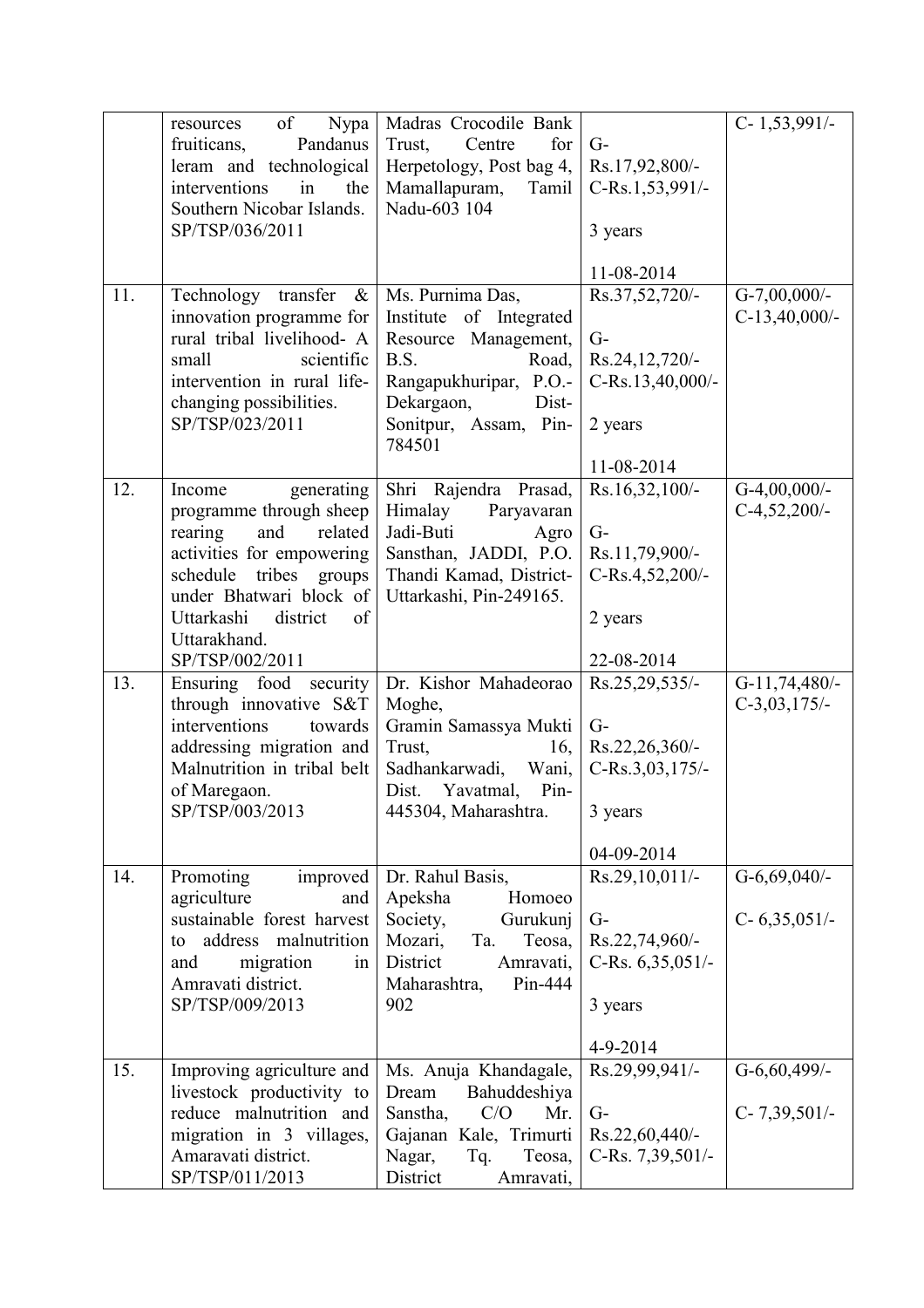|     |                                                  | Maharashtra-444 903               | 3 years          |                  |
|-----|--------------------------------------------------|-----------------------------------|------------------|------------------|
|     |                                                  |                                   |                  |                  |
|     |                                                  |                                   | $3-9-2014$       |                  |
| 16. | Enhancing livelihood and                         | Ketki<br>Ms.<br>Narkar,           | Rs.15,52,906/-   | $G-5,00,000/$ -  |
|     | nutrition<br>of<br>women                         | Chaitanya, Moti Chowk,            |                  |                  |
|     | technology<br>through                            | Taluka<br>Rajgurunagar,           | $G-$             | C-50,000/-       |
|     | dissemination<br>and                             | Khed, District Pune-410           | Rs.15,02,906/-   |                  |
|     | exploring new enterprise                         | 505, Maharashtra.                 | C-Rs. 50,000/-   |                  |
|     | opportunities<br>through                         |                                   |                  |                  |
|     | capacity building of local                       |                                   | 3 years          |                  |
|     | resource person in the                           |                                   |                  |                  |
|     | tribal area.                                     |                                   | 3-9-2014         |                  |
|     | SP/TSP/005/2013                                  |                                   |                  |                  |
| 17  | livelihood<br>Exploring                          | Shri R. N. Prabhune,              | Rs.22,64,480/-   | $G-6,34,480/-$   |
|     | innovative<br>options of                         | Appropriate<br>Rural              |                  |                  |
|     | technologies for tribals of                      | Technology<br>Institute           | $G-$             | $C-1,58,000/$ -  |
|     | Amba Valley to reduce                            | (ARTI),<br>Maninee                | Rs.21,06,480/-   |                  |
|     | migration & malnutrition.                        | Apartments, S. No.13,             | C-Rs. 1,58,000/- |                  |
|     | SP/TSP/002/2013                                  | Dhayarigaon, Pune 411             |                  |                  |
|     |                                                  | 041                               | 3 years          |                  |
|     |                                                  |                                   |                  |                  |
|     |                                                  |                                   | 3-9-2019         |                  |
| 18  | Enhancing                                        | livelihood Smt. Vinaya Mhatre     | Rs.25,67,980/-   | G-8,65,080/-     |
|     | security                                         | through Medicinal Plants          |                  |                  |
|     | innovative                                       | appropriate Conservation Centre & | $G-$             | $C-2,31,940/-$   |
|     | technologies                                     | for Trust, Flat No.2, Taj         | Rs.23,36,040/-   |                  |
|     | addressing migration and Apartment, 97-A/1-8,    |                                   | C-Rs. 2,31,940/- |                  |
|     | malnutrition problems of Salisbury Park (Next to |                                   |                  |                  |
|     | rural area Khed block.                           | pune Adventist Hospital),         | 3 years          |                  |
|     | SP/TSP/001/2013                                  | Pune-411 037.                     |                  |                  |
|     |                                                  |                                   | $1 - 9 - 2014$   |                  |
| 19. | Improving                                        | agriculture Shri Ganesh N Naik,   | Rs.19,13,315/-   | $G-5,00,000/$ -  |
|     | productivity to<br>reduce                        | Gayatri Foundation, Plot          |                  |                  |
|     | malnutrition<br>and                              | No. 370, Hudco Colony,            | $G-$             | $C-3,89,495/-$   |
|     | migration in 3 villages of                       | Korit Road, Nandurbar,            | Rs.15,23,820/-   |                  |
|     | Nandurbar district.                              | Pin-425<br>412,                   | C-Rs. 3,89,495/- |                  |
|     | SP/TSP/004/2013                                  | Maharashtra.                      |                  |                  |
|     |                                                  |                                   | 3 years          |                  |
|     |                                                  |                                   |                  |                  |
|     |                                                  |                                   | 3-9-2014         |                  |
| 20. | Wild<br>Evaluation<br>of                         | B<br>D<br>Sharma,<br>Dr.          | Rs.21,03,877/-   | <b>For HRG</b>   |
|     | Apricot<br>(Prunus                               | Himalayan<br>Research             |                  | $G-5,00,000/$ -  |
|     | armeniaca) for selection                         | Group, Umesh Bhawan,              | <b>For HRG</b>   | $C-2,21,377/$    |
|     | of superior clones for                           | Chotta Shimla-171002,             | $G-$             |                  |
|     | plantation in tribal areas                       | Himachal Pradesh                  | Rs.14,41,800/-   |                  |
|     | of Himachal Pradesh.                             |                                   | C-Rs. 2,21,377/- | <b>For NBPGR</b> |
|     | SP/TSP/017/2013                                  | $\&$                              |                  | $G-1,40,000/$ -  |
|     |                                                  | Dr. J. C. Rana,                   | <b>For NBPGR</b> |                  |
|     |                                                  | National Bureau of Plant          | G-Rs.4,40,700/-  |                  |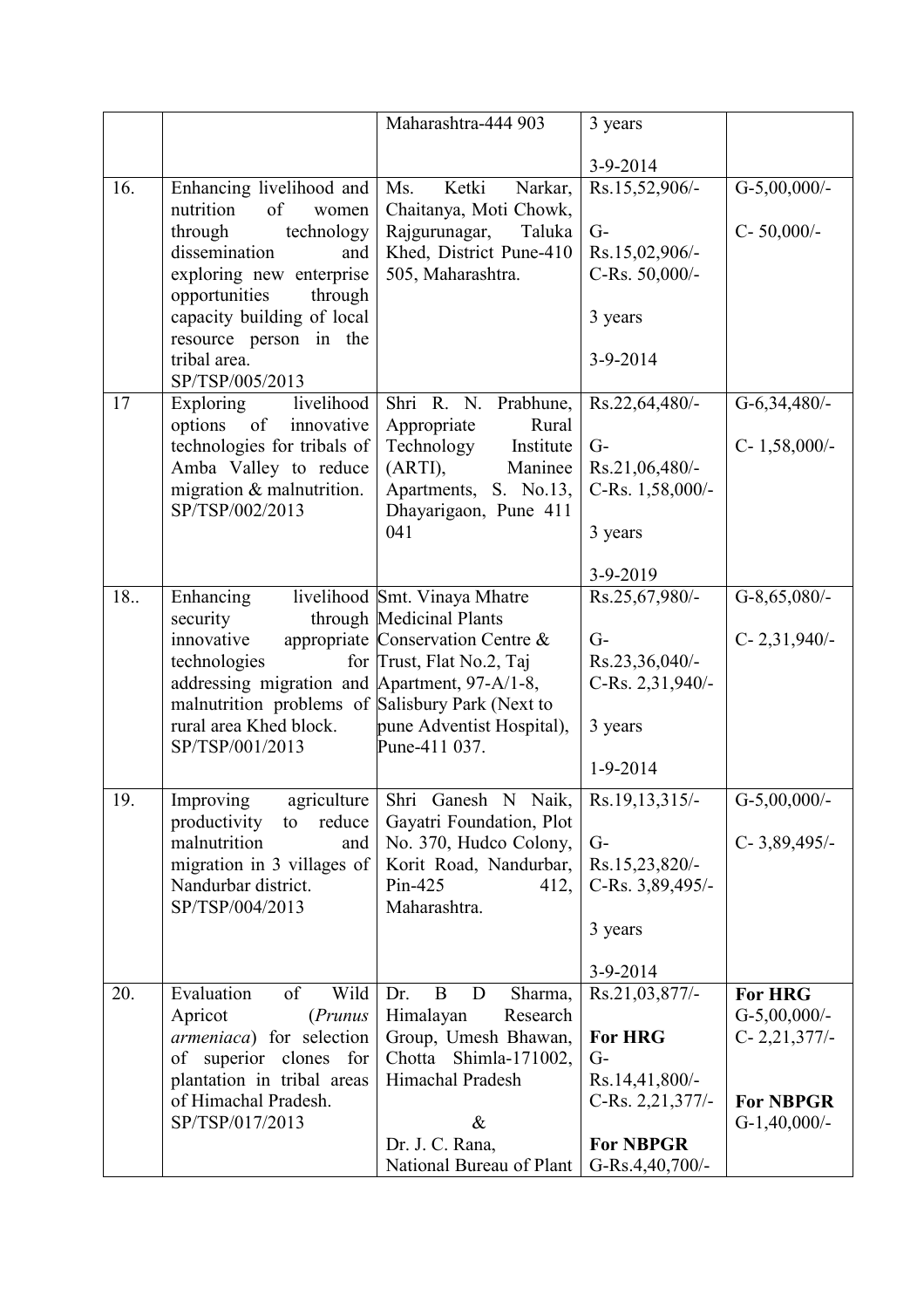| 21. | Addressing Migration and<br>Malnutrition<br>tribal<br>in<br>population<br>of<br>Maharashtra:<br>overcome<br>through<br>innovative<br>programme<br>and<br>appropriate technologies.<br>SP/TSP/012/2013 | Genetic<br>Resources<br>(Indian<br>Council<br>of<br>Agricultural Research),<br>Regional Station, Phagli,<br>Shimla-171004,<br>Himachal Pradesh.<br>Shri R.<br>Hanbar<br>D.<br>Deshmuk (Coordinator<br>the<br>Network<br>of<br>Programme),<br>Appropriate<br>Rural<br>Technology<br>Institute<br>Maninee<br>(ARTI),<br>Apartments, S. No.13, | C-Rs. NIL<br>3 years<br>3-9-2014<br>$Rs.25,24,640/$ -<br>$G-$<br>$Rs.25,14,640/-$<br>C-Rs. 10,000/-<br>3 years | $G-7,13,880/-$<br>$C-10,000/-$    |
|-----|-------------------------------------------------------------------------------------------------------------------------------------------------------------------------------------------------------|---------------------------------------------------------------------------------------------------------------------------------------------------------------------------------------------------------------------------------------------------------------------------------------------------------------------------------------------|----------------------------------------------------------------------------------------------------------------|-----------------------------------|
|     |                                                                                                                                                                                                       | Dhayarigaon, Pune 411<br>041, Maharashtra                                                                                                                                                                                                                                                                                                   | 23-9-2014                                                                                                      |                                   |
| 22. | Pollinator<br>friendly<br>farming based livelihood<br>improvement in SC/ST<br>dominated locations of<br>Tripura.<br>SP/TSP/002/2012                                                                   | Dr.<br>Parthiba<br>Basu,<br>Associate<br>Professor,<br>Ecology Research Unit<br>& Centre for Pollination<br>Studies, Department of<br>Zoology, University of<br>Calcutta, 35, Ballygunge<br>Circular Road, Kolkata<br>700 019, W.B.                                                                                                         | Rs.17,25,510/-<br>G-Rs.17,25,510-<br>C-Rs. NIL<br>3 years<br>23-9-2014                                         | $G-8,00,000/$ -                   |
| 23. | Reduce malnutrition and<br>migration through natural<br>planning,<br>resource<br>sustainable harvesting and<br>livelihood generation in<br>Nandurbar.<br>SP/TSP/007/2013                              | Dr. Gajanan Narayan Rs.20,24,430/-<br>Dange,<br>Ekalavya<br>Gramin<br>Adivasi Vikas Mandal, Rs.18,25,440/-<br>Kanjala, Post Bhagdari,<br>Tal. Akkalkuwa, Dist.<br>Nandurbar Maharashtra-<br>425452                                                                                                                                          | $G-$<br>C-Rs.1,98,990/-<br>3 years<br>24-9-2014                                                                | $G-6,90,000/$ -<br>$C-1,98,990/-$ |
| 24. | Sustainable<br>livelihood<br>programme for landless<br>tribal<br>community<br>in<br>Satara District.<br>SP/TSP/008/2013                                                                               | Shri Adinath Ombale,<br>Janata Vikas<br>Shramik<br>A/P: Medha,<br>Sanstha,<br>Tal-Jaoli,<br>Dist-Satara-<br>415012, Maharashtra                                                                                                                                                                                                             | Rs.19,03,698/-<br>$G-$<br>Rs.13,53,240/-<br>C-Rs.5,50,458/-<br>3 years<br>29-9-2014                            | $G-4,93,000/$ -<br>$C-5,50,458/-$ |
| 25  | Popularization<br>of<br>floriculture for economic<br>of<br>enhancement<br>rural<br>farm women in Imphal<br>District,<br>Manipur<br>East                                                               | Lisham<br>Dr.<br>Sangita<br>for<br>Devi,<br>Institute<br>Development,<br>Human<br>Makha<br>Leikai,<br>Top<br>Porompat<br>Road,<br>P.O.                                                                                                                                                                                                      | Rs.20,88,050/-<br>$G-$<br>Rs.17,57,700/-<br>$C-Rs.3,30,350/-$                                                  | $G-5,85,000/$ -<br>$C-3,30,350/-$ |